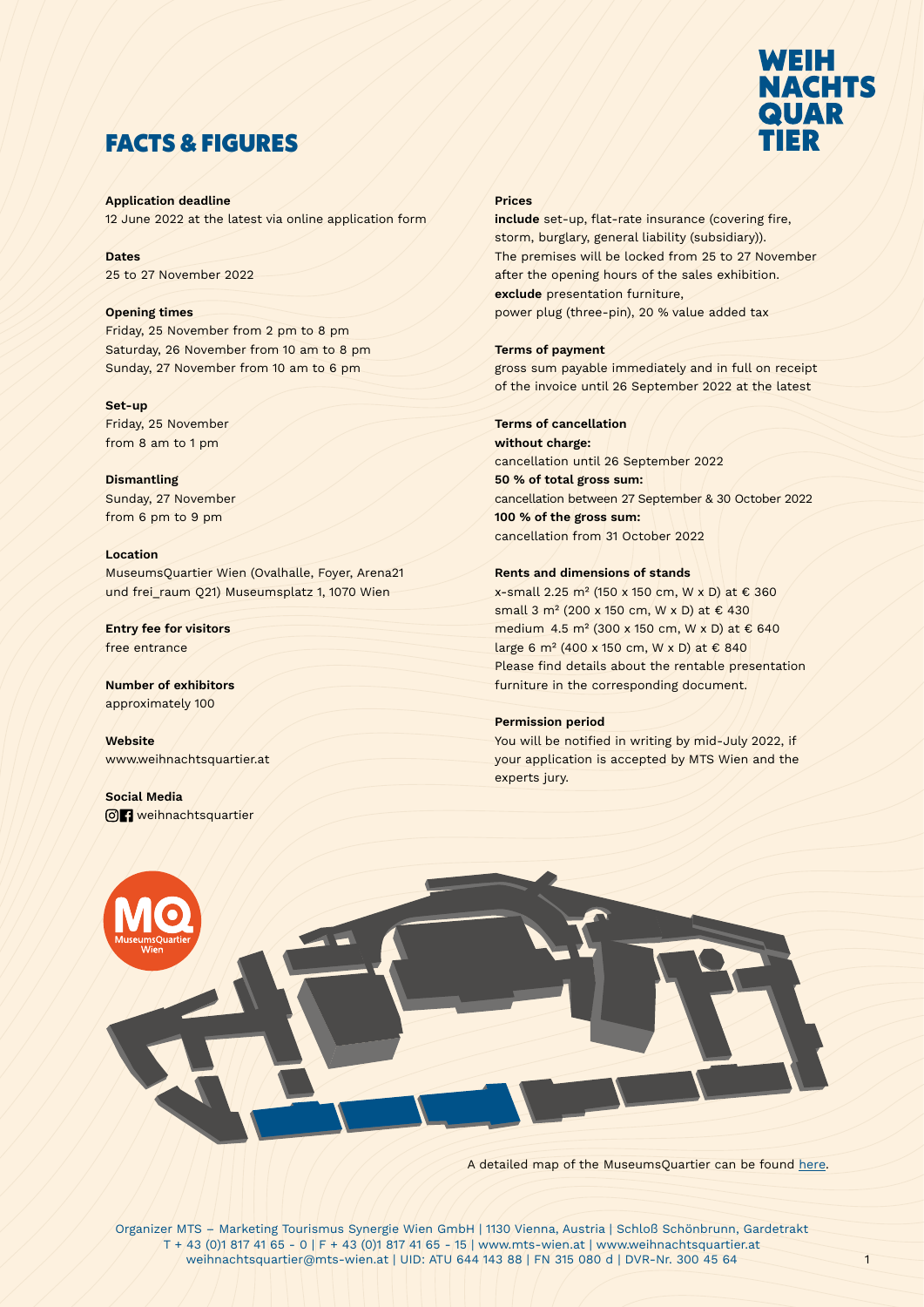# WEIH **NACHTS QUAR** 'IED

# TERMS OF EXHIBITION 2022

## § 1 Application

The application for a stand is to be made on the application form provided by the organiser (online). The application is considered binding upon submission of the application form via the MTS online portal.

## § 2 Acknowledgement

Through its application, the exhibitor acknowledges the terms of exhibition as binding for itself and all staff employed by it at the WeihnachtsQuartier.

The acceptance of an exhibitor for the Weihnachts-Quartier (hereinafter referred to as "the sales exhibition") does not replace authorisation in accordance with the commercial code to exhibit and sell the registered products. Each exhibitor is responsible for compliance by him/her and its employees with the commercial code and the observance of labour law and other legal regulations and conditions for its exhibition activity, in particular the name of the company, labelling and accident prevention.

## § 3 Approval

The organiser (MTS Wien GmbH) has together with the expert jury the sole authority for approving exhibitors and the objects exhibited for sale. They shall be entitled to reject applications without giving reasons. The contractual relationship between the organiser and the exhibitor shall be established on receipt of approval confirmation.

Approval may be revoked, if the underlying conditions are no longer met. The exhibitor may only exhibit products developed by him/her and not mass-produced. This condition will be verified by the organiser as part of the approval process.

The exhibiting of products not confirmed in the approval shall be subject to the organiser's written authorisation.

The organiser shall be entitled to notify the exhibitor of desired modifications to products and decorations to be taken into account by the exhibitor.

#### § 4 Modifications, force majeure, cancellation

The organiser shall be entitled to cancel the sales exhibition before it starts in the event that unforeseen circumstances beyond its control make it impossible to hold the sales exhibition as planned.

No claims for compensation or loss of earnings may

be asserted in the event that the sales exhibition does not take place or does not open on time in case of force majeure.

The exhibitor may not assert claims or demands for compensation from the organiser in the event of interrupted operation of any kind (e.g. due to a power cut).

In the event of an officially ordered cancellation, regarding the COVID-19 regulations, any stand rent that has already been paid will be refunded.

The organiser shall be entitled to cancel the WeihnachtsQuartier 2022 until the end of Septmeber if a certain number of exhibitors cannot be gained.

## § 5 COVID-19 or similar pandemic virus

The organiser and the exhibitor are obliged to observe and implement all stipulations regarding COVID-19 or a similar pandemic virus.

## § 6 Stand site allocation

The organiser will allocate the stands as available, regardless of the date on which the application is received. Special wishes will be taken into account as far as possible but applicants shall have no special entitlement to consideration of or compliances with wishes. The exhibitor will be notified in writing of the stand allocation. The organiser may be forced for technical reasons to change the position of entrances, exits and passages. It shall provide written notification as soon as possible of changes in the placement, nature or size of the stand, to be acknowledged by the exhibitor. A minimal reduction in the stand size required for technical reasons may not exceed 10 cm in length or depth and shall not entitle the exhibitor to a reduction in the stand rental.

## § 7 Rent and costs

The binding stand rentals are indicated in the facts & figures (see page 1) and in the application form. The organiser will provide the exhibitor with the following service free of charge:

• Set-up and dismantling of tables and chairs, if ordered

• Basic lighting of the rooms

(direct lighting for the stand has to be installed by the exhibitor by him/herself)

• Standard electrical supply (incl. consumption to a usual extend), if ordered

• Advertising the sales exhibition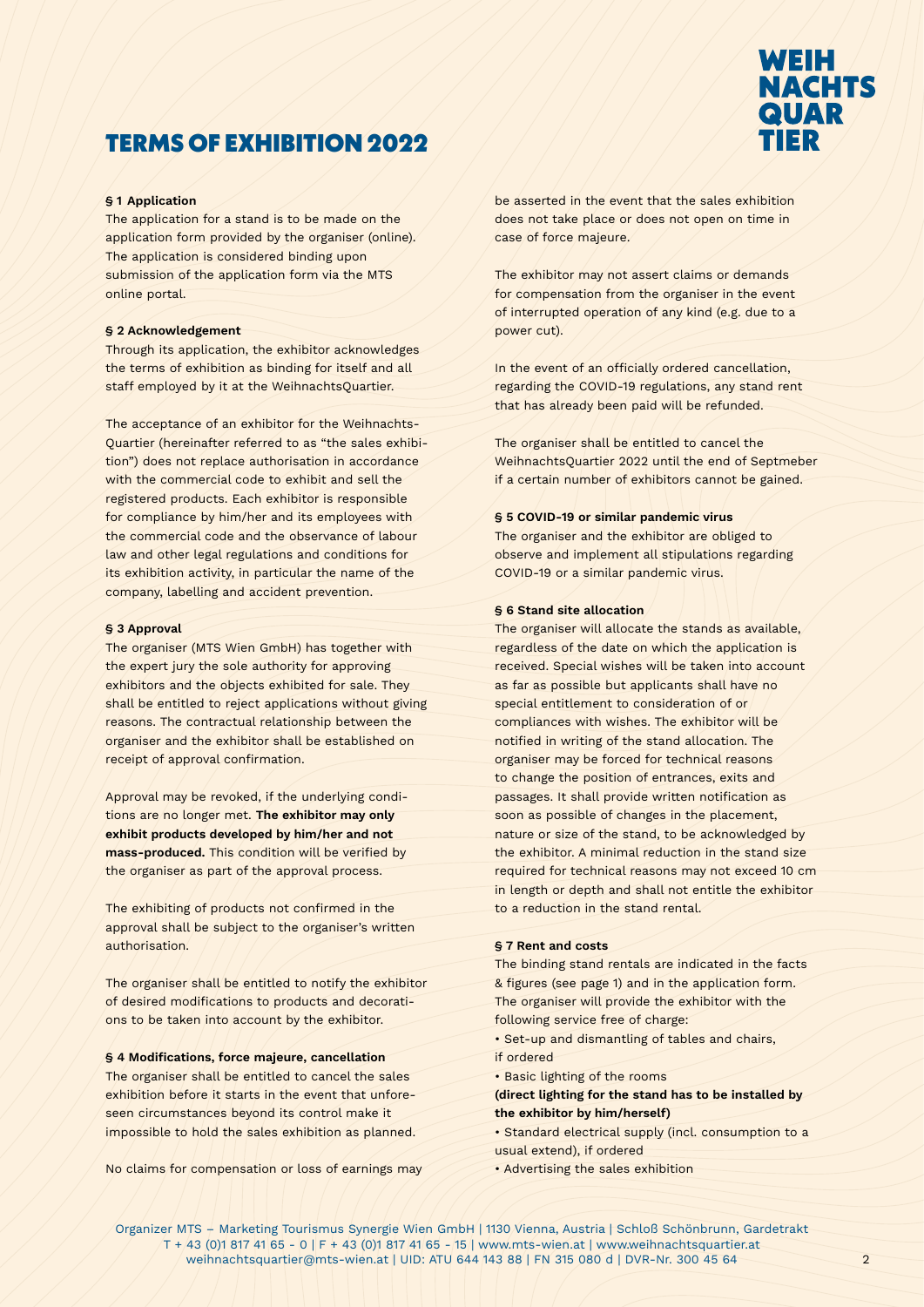

The exhibitor shall not be entitled to complain about the equipment provided or to request further items.

### § 8 Terms of payment

The rental shall be due for payment without deduction immediately on receipt of the invoice (see facts & figures on page 1). Transaction costs incurred through bank transfers, in particular transfers from abroad, shall be paid in their entirety by the recipient of the invoice (exhibitor) and will be charged subsequently, if necessary. After issuance without response of a written reminder, the organiser shall be entitled to dispose at its own discretion of stands that have not been paid for in full and may refuse in such instances to hand over the stand. In the event of late payment, the organiser reserves the right to charge interest on arrears of 8 % above the current discount rate of the Austrian National Bank and/or a reminder fee of € 20 (excluding 20 % VAT) per reminder.

In the event of damage to walls, floors, etc., as a result of unauthorised installations (posters, shelves, adhesive tape, etc.) by the exhibitor, a penalty of € 300 (including 20 % VAT) per stand will be imposed, where applicable, for the required repair. In this case, the organiser reserves the right to charge the exhibitor, in addition to the penalty, for the actual cost of the repair on presentation of corresponding invoices. The penalty will be offset against this amount. The exhibitor shall report any damages immediately to the organiser.

#### § 9 Withdrawal

Withdrawal must be notified in writing and shall be legally binding only on receipt by the organiser, who shall confirm receipt of the withdrawal notice in writing. The cancellation conditions are found on page 1 (facts & figures).

If the stand is not occupied in spite of valid application/approval, the full stand rental shall be due. If a site is reallocated following withdrawal, neither the withdrawing exhibitor nor the replacement exhibitor shall be entitled to a reduction in the stand rental.

In the event that the stand is cleared early, regardless of the reason, a penalty of € 300 (including 20 % VAT) will be charged. The organiser reserves the right in this case to invoice this amount (see § 12 Stand occupancy).

## § 10 Transfer to third parties

The exhibitor shall not be entitled to transfer, exchange or sublet the allocated stand in whole or in part to third parties. In such an eventuality, the organiser shall be entitled to have the stand cleared immediately with no refund of the stand rental and to ban the exhibitor from taking further part in the sales exhibition.

If the stand rental has not yet been paid, it shall be due in full with application of the provisions of § 8 regarding late payment and § 12 regarding the penalty. The term "third parties" does not include employees or other persons contracted by or working for the exhibitor.

## § 11 Set-up, stand design, dismantling

The stand must be completely set-up before the start of the sales exhibition. The set-up timetable is indicated in the facts & figures on page 1.

The exhibitor must notify the organiser by 12 am at the latest on the set-up day of the (approximate) completion of the stand installation so that it can be approved by the organiser.

Equipment brought by the exhibitor (shelves, clothes stands, etc.) that is not notified with the application and has therefore not been approved may only be used with the autorisation of the organiser. The approved stand length and prescribed maximum height may not be exceeded. The exhibitor shall be responsible for allowing sufficient space for passage between the stands within its own stand area.

The organiser reserves the right to check the stand limits and to charge an additional amount retrospectively in the event that the prescribed stand size is exceeded. The stand placement may not be changed. Posters, goods, shelves etc. may not be placed on or attached to the walls, doors or floors.

No boxes, packaging etc. may be stored or deposited in sight of visitors. Exhibitors are therefore requested to cover their tables with suitable floorlength cloths. A limited number of standard table coverings will be provided by the organiser on order at a charge.

The basic lighting will be provided free of charge by the organiser. Additional lighting is recommended and must be notified with the application, and the necessary lamps, extension cables, distribu-